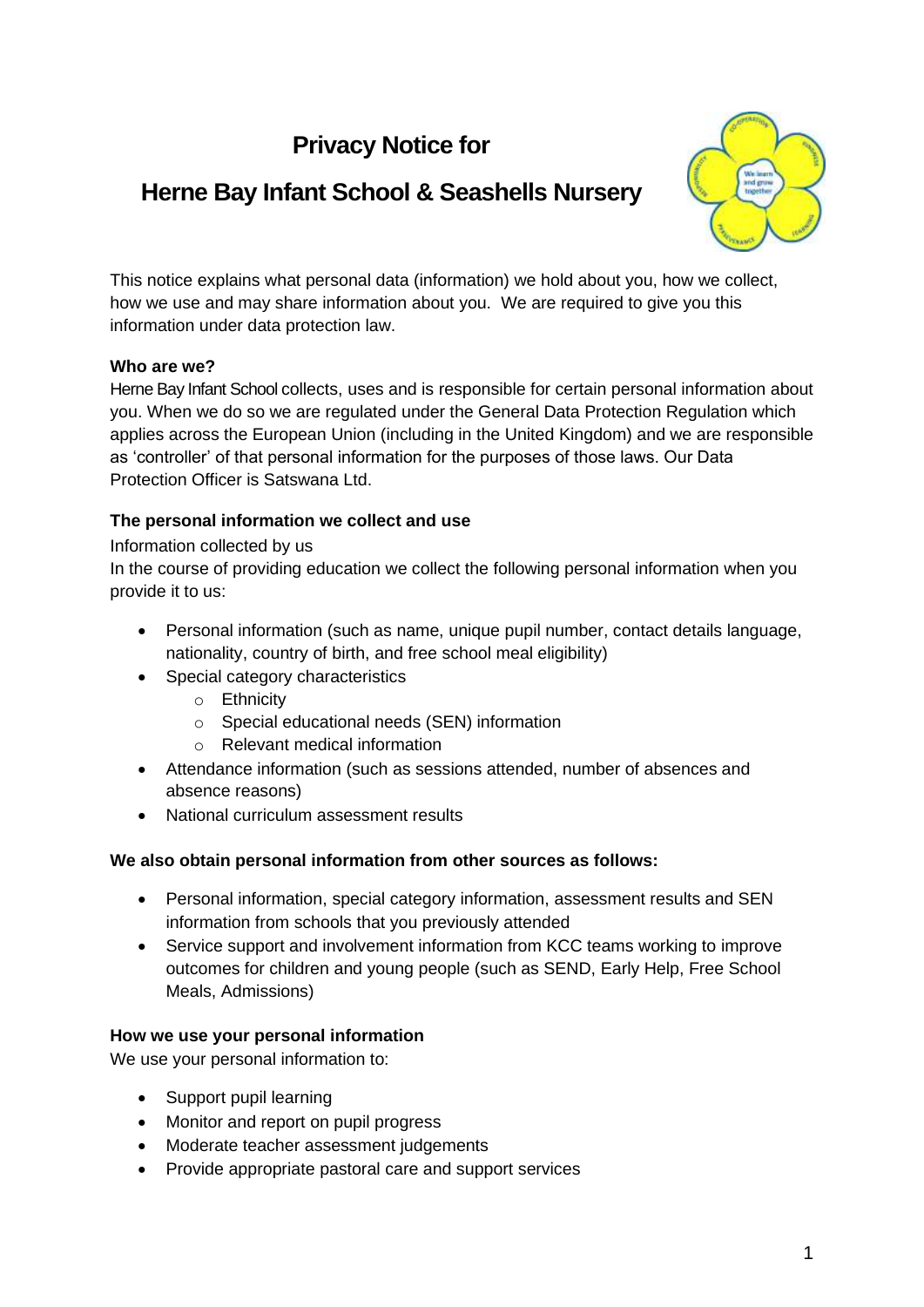- Assess the quality of our services
- Comply with the law regarding data sharing
- Support you to decide what to do after you leave school
- Support or improve educational provision
- Ensure no children are missing education
- Support children at risk of permanent exclusion
- Support the primary, secondary and in-year admissions process
- Safeguard children and young people
- Improve the education and services we provide

#### **How long your personal data will be kept**

We will hold your personal information securely and retain it from the child/young person's date of birth until they reach the age of 25, after which the information is archived or securely destroyed.

#### **Reasons we can collect and use your personal information**

We collect and use pupil information under section 537A of the Education Act 1996, section 83 of the Children Act 1989, and to carry out tasks in the public interest. If we need to collect special category (sensitive) personal information, we rely upon reasons of substantial public interest (equality of opportunity or treatment).

If there is processing or sharing that relies on your consent, we will make this clear to you and ensure we seek your consent.

Who we share your personal information with

- Department for Education (DfE) (statutory for school funding and educational attainment policy and monitoring) and other government agencies and local authorities as required (e.g. to resolve funding queries)
- Kent County Council teams working to improve outcomes for children and young people
- Commissioned providers of local authority services (such as education services)
- Schools or colleges that you attend after leaving us
- Local forums with schools and KCC representatives which support in-year fair access processes and support managed moves between schools
- Local multi-agency forums which provide SEND advice, support and guidance (such as Local Inclusion Forum Team (LIFT))
- Partner organisations signed up to the Kent & Medway Information Sharing Agreement, where necessary, which may include Police, school nurses, doctors and mental health workers and Kent Community Health NHS Foundation Trust
- Schools in our local collaboration, to enable the moderation of pupil assessment outcomes, to support collaborative working through joint analysis, and ensure children continue to receive appropriate education provision
- KCC has to share information with external moderators (teachers with recent relevant experience) of end of key stage assessments, to meet statutory requirements from the Standards & Testing Agency (STA)
- Contracted providers of services (such as school photographers and catering providers) where consent has been given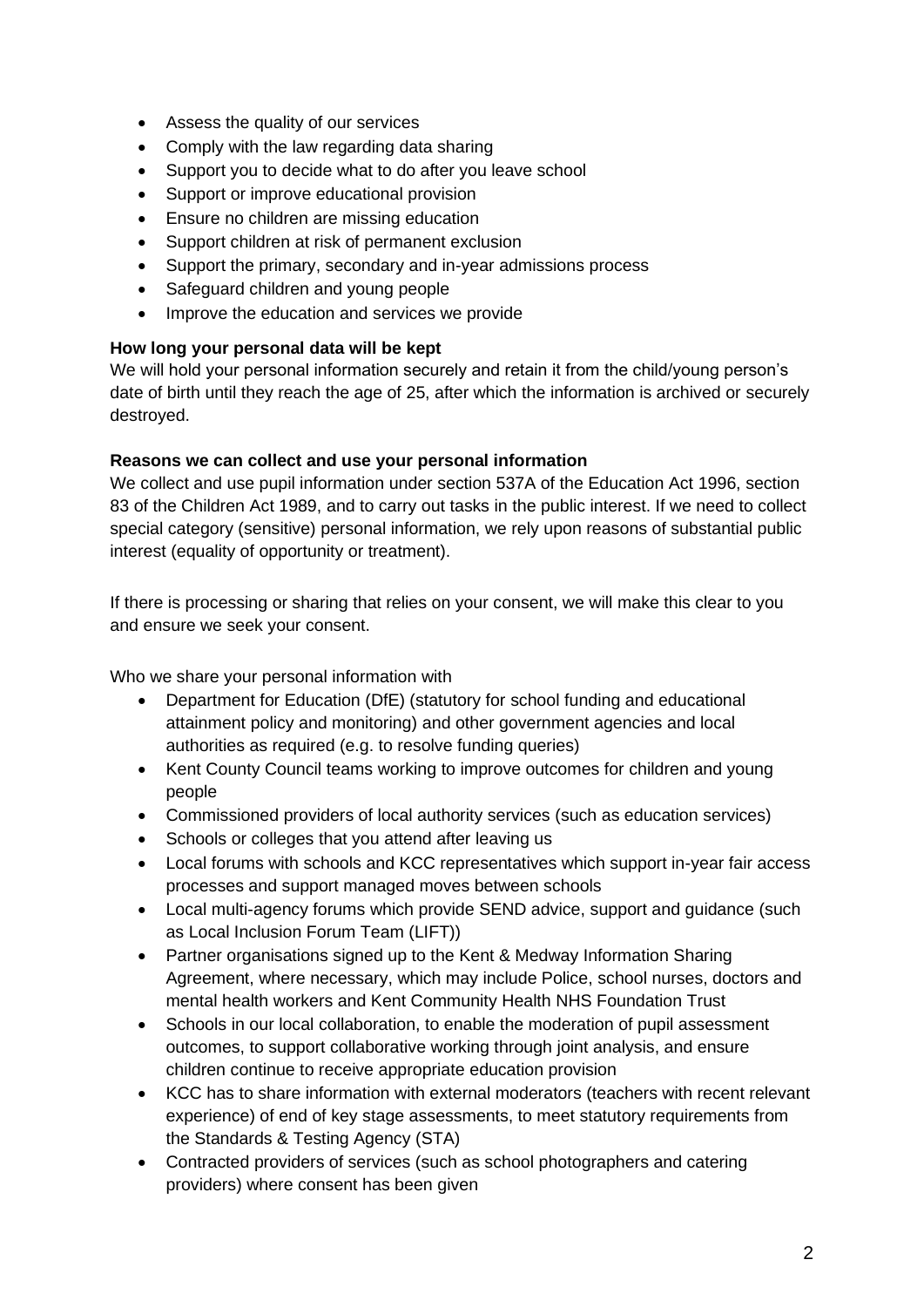We will share personal information with law enforcement or other authorities if required by applicable law.

We are required to share information about our pupils with KCC and the Department for Education (DfE) under section 3 of The Education (Information About Individual Pupils) (England) Regulations 2013.

## **The National Pupil Database (NPD)**

The NPD is owned and managed by the DfE and contains information about pupils in schools in England. It provides invaluable evidence on educational performance to inform independent research, as well as studies commissioned by the DfE. It is held in electronic format for statistical purposes. This information is securely collected from a range of sources including schools, local authorities and awarding bodies.

We are required by law, to provide information about our pupils to the DfE as part of statutory data collections such as the school census and early years' census. Some of this information is then stored in the NPD. The law that allows this is the Education (Information About Individual Pupils) (England) Regulations 2013.

The DfE may share information about our pupils from the NPD with third parties who promote the education or well-being of children in England by:

- conducting research or analysis
- producing statistics
- providing information, advice or guidance

The DfE has robust processes in place to ensure the confidentiality of our data is maintained and there are stringent controls in place regarding access and use of the data. Decisions on whether DfE releases data to third parties are subject to a strict approval process and based on a detailed assessment of:

- who is requesting the data
- the purpose for which it is required
- the level and sensitivity of data requested: and
- the arrangements in place to store and handle the data

To be granted access to pupil information, organisations must comply with strict terms and conditions covering the confidentiality and handling of the data, security arrangements and retention and use of the data.

## **Your Rights**

Under the GDPR you have rights which you can exercise free of charge which allow you to:

- Know what we are doing with your information and why we are doing it
- Ask to see what information we hold about you (Subject Access Requests)
- Ask us to correct any mistakes in the information we hold about you
- Object to direct marketing
- Make a complaint to the Information Commissioners Office
- Withdraw consent (if applicable)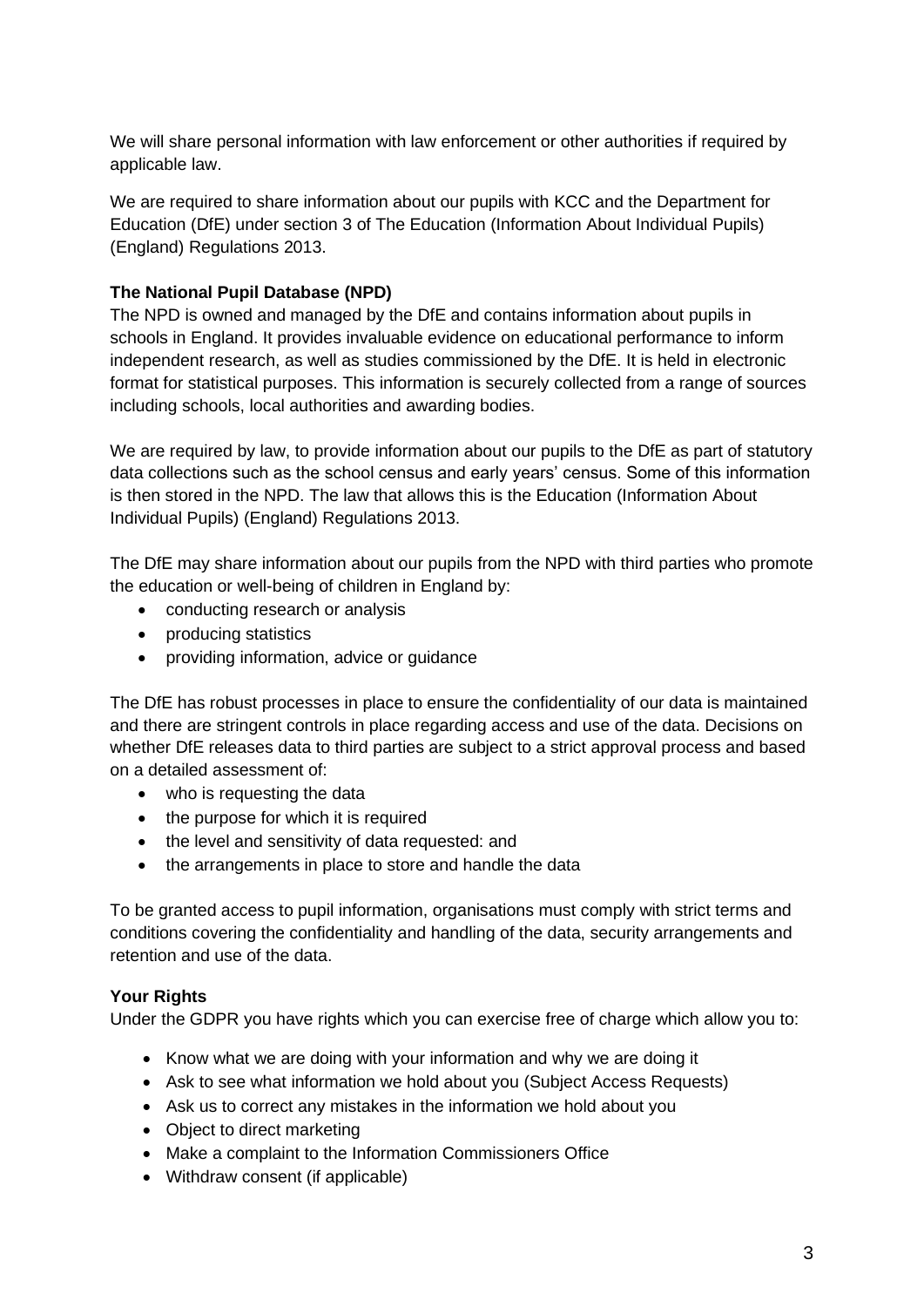Depending on our reason for using your information you may also be entitled to:

- Ask us to delete information we hold about you
- Have your information transferred electronically to yourself or to another organisation
- Object to decisions being made that significantly affect you
- Object to how we are using your information
- Stop us using your information in certain ways

We will always seek to comply with your request however we may be required to hold or use your information to comply with legal duties. Please note: your request may delay or prevent us delivering a service to you.

For further information about your rights, including the circumstances in which they apply, see the guidance from the UK Information Commissioners Office (ICO) on individuals' rights under the General Data Protection Regulation.

If you would like to exercise a right, please contact Ms Nicky Brown, Headteacher on 01227 372245.

#### **Keeping your personal information secure**

We have appropriate security measures in place to prevent personal information from being accidentally lost, or used or accessed in an unauthorised way. We limit access to your personal information to those who have a genuine business need to know it. Those processing your information will do so only in an authorised manner and are subject to a duty of confidentiality.

We also have procedures in place to deal with any suspected data security breach. We will notify you and any applicable regulator of a suspected data security breach where we are legally required to do so.

#### **Who to Contact and Where to go for Further Information**

Please contact Ms Nicky Brown, Data Protection Officer to exercise any of your rights, or if you have a complaint about why your information has been collected, how it has been used or how long we have kept it for.

If you would like to get a copy of the information about you that KCC shares with the DfE or post-16 providers or how they use your information, please contact the Information Resilience and Transparency Team at [data.protection@kent.gov.uk.](mailto:data.protection@kent.gov.uk)

For more information about services for children and young people, please go to: <http://www.kent.gov.uk/education-and-children> or the KCC website at [www.kent.gov.uk](http://www.kent.gov.uk/)

The General Data Protection Regulation also gives you right to lodge a complaint with a supervisory authority. The supervisory authority in the UK is the Information Commissioner who may be contacted at https://ico.org.uk/concerns or telephone 03031 231113.

For further information visit [https://www.kent.gov.uk/about-the-council/about-the](https://www.kent.gov.uk/about-the-council/about-the-website/privacy-statement)[website/privacy-statement](https://www.kent.gov.uk/about-the-council/about-the-website/privacy-statement)